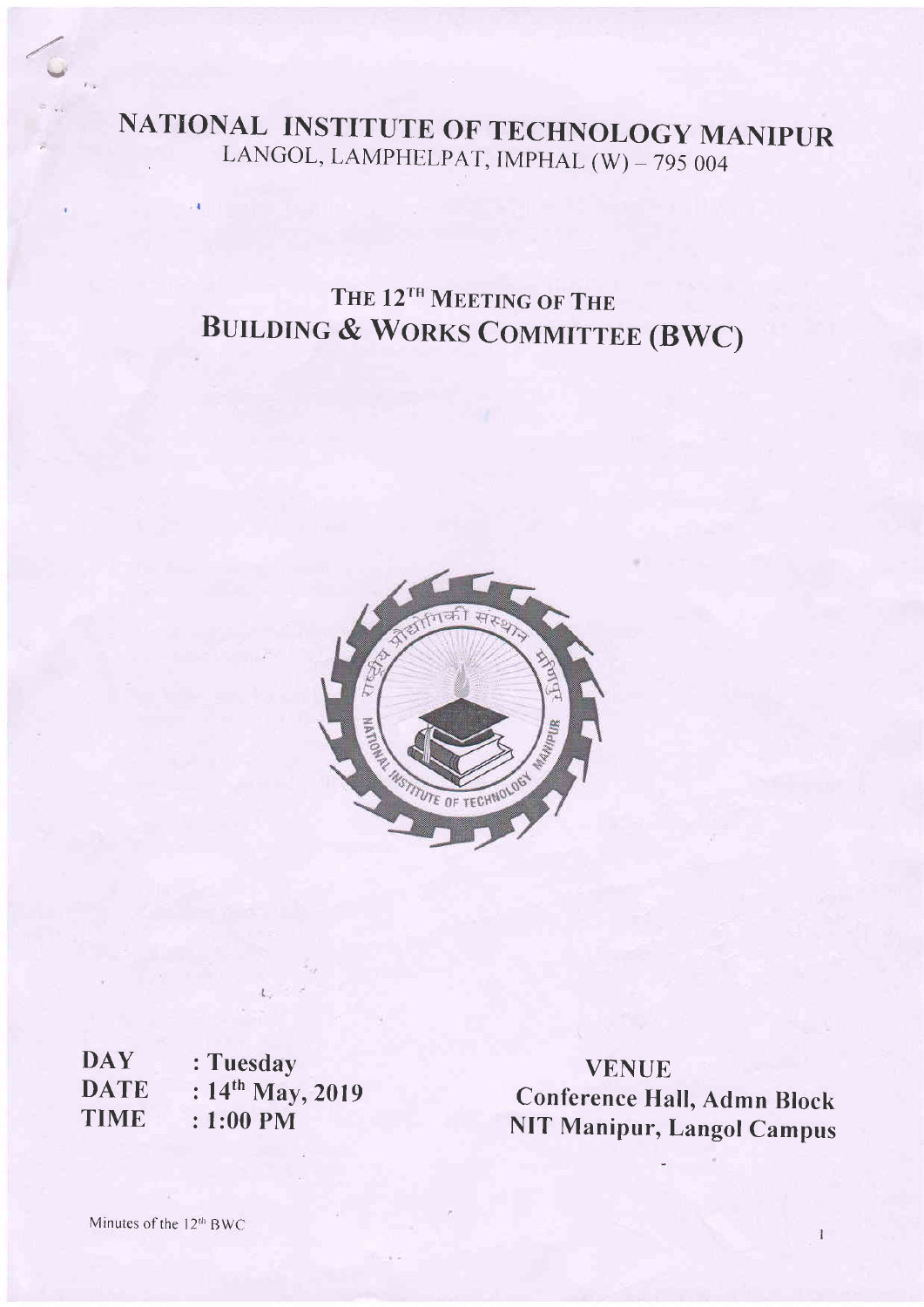## NATIONAL INSTITUTE OF TECHNOLOGY MANIPUR LANGOL. LAMPHELPAT, IMPHAL (W) - 795 001

## MINUTES OF THE  $12^{TH}$  BUILDING & WORKS COMMITTEE (BWC) HELD ON  $14^{\text{TH}}$  MAY, 2019

The  $12<sup>th</sup>$  Meeting of the Building & Works Committee (BWC) of the National Institute of Technology Manipur was held on 14<sup>th</sup> May, 2019 at 1.00 pm in the Conference Hall, Administrative Block, NIT Manipur, Langol Campus. Prof (Dr) Goutam Sutradhar . Chairman of the BWC, NIT Manipur. presided over the meeting and the proceedings.

Chairman

: Member

Member

Member

Invitee

Invitee

Invitee

Inv itee

: Member/lnvitee

: Member/lnvitee

Member Secretary

Ex-Officio Member

The following members and invitees were present:

| 1. Prof. (Dr) Goutam Sutradhar |
|--------------------------------|
| Director, NIT Manipur          |
|                                |

- 2. Prof, (Dr) Kh. Manglem Singh Registrar (i/c), NIT Manipur
- 3. Dr. Bakimchandra Oinam Dean (Planning & Development), NIT Manipur
- 4. Dr. Mayengbam Sunil Singh Associate Dean (P&D)-I (Civil), NIT Manipur
- 5. Dr. Ngangbam Romeji Singh Associate Dean (P&D)-II (Civil), NIT Manipur.
- 6. Dr. Benjamin Shimray Associate Dean (P&D)-III (Electrical), NIT Manipur
- 7. Samarjit Singh Executive Engineer, NIT Manipur
- 8. Dilip Dutta. Consultant (Electrical)
- 9. Ch. Biren Singh, Consultant, EEW
- 10, Ranbir Yumnam. Section Officer. EEW
- ll. N. Dilung Timothy, Asst. Engineer (C), CPWD
- 12. Yumnam Premkumar Singh, Asst. Engineer (C), CPWD

 $\overline{2}$ 

Minutes of the  $12<sup>th</sup> BWC$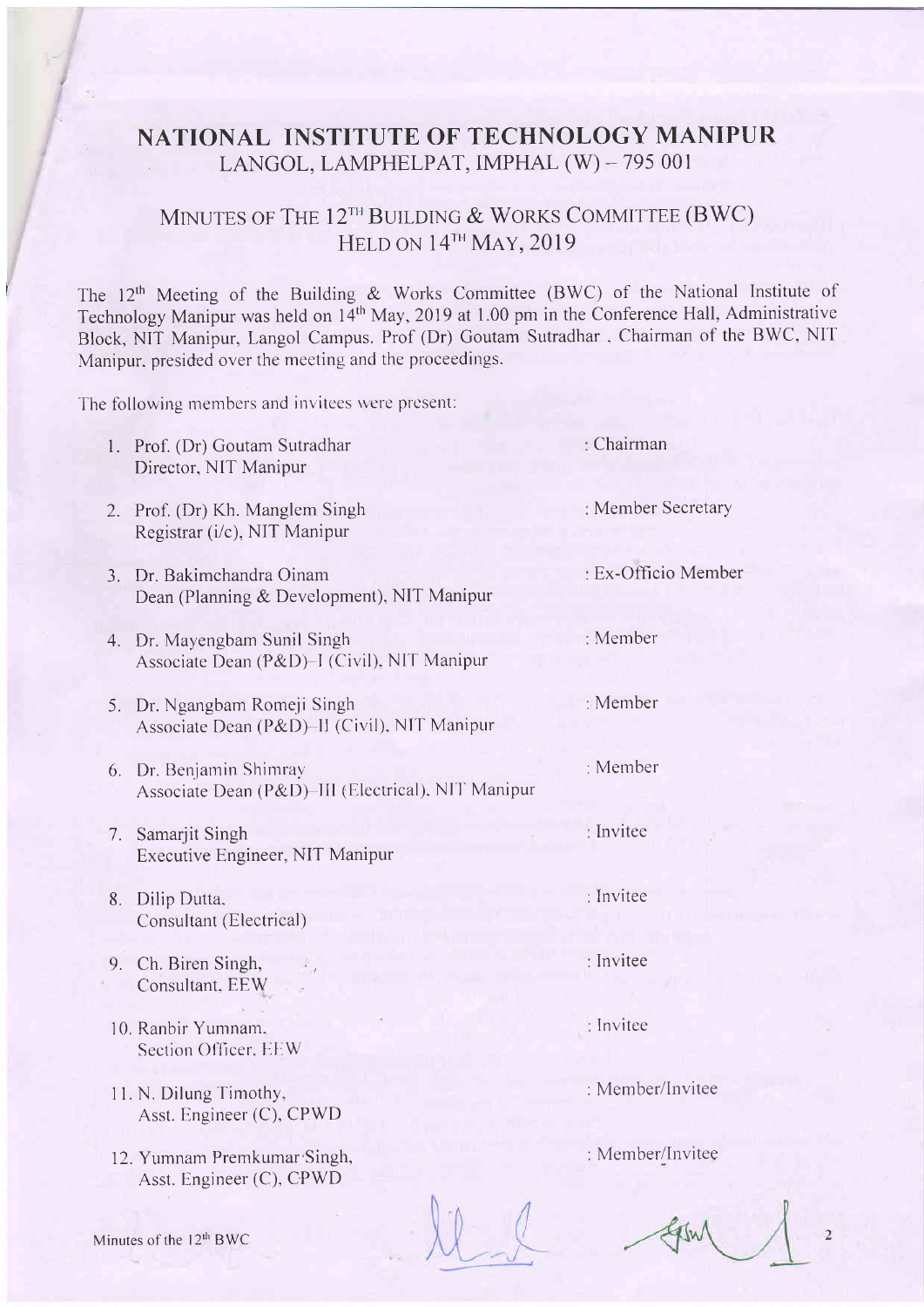Prof (Dr) Goutam Sutradhar, Chairman of the 12<sup>th</sup> BWC, NIT Manipur, welcomed all the members<br>and invitees, and then requested the Ex-Officio Member of the BWC, Dr. Bakimchandra Oinam,<br>Dean (Planning & Development), to ini

| Item No. 12.1        |                                                                                          | Confirmation of the Minutes of the 11 <sup>th</sup> Building & Works Committee held                                                                                           |  |  |
|----------------------|------------------------------------------------------------------------------------------|-------------------------------------------------------------------------------------------------------------------------------------------------------------------------------|--|--|
|                      |                                                                                          | on 19th December, 2018.                                                                                                                                                       |  |  |
|                      |                                                                                          |                                                                                                                                                                               |  |  |
|                      | No further comments were received for the Minutes of the 11 <sup>th</sup> Meeting of the |                                                                                                                                                                               |  |  |
|                      |                                                                                          | Building & Works Committee held on 19 <sup>th</sup> December, 2018, in the Conference                                                                                         |  |  |
|                      |                                                                                          | Hall, Administrative Block, NIT Manipur, Langol Campus. The members and<br>invitees unanimously passed the same.                                                              |  |  |
|                      |                                                                                          |                                                                                                                                                                               |  |  |
|                      |                                                                                          | Action taken: Minutes of the 11 <sup>th</sup> BWC confirmed.                                                                                                                  |  |  |
| <b>Item No. 12.2</b> |                                                                                          | Action taken on the decision of the 11 <sup>th</sup> Meeting of the Building & Works                                                                                          |  |  |
|                      |                                                                                          | Committee held on 19th December, 2018, in the Conference Hall,                                                                                                                |  |  |
|                      |                                                                                          | Administrative Block, NIT Manipur, Langol Campus.                                                                                                                             |  |  |
|                      |                                                                                          |                                                                                                                                                                               |  |  |
|                      |                                                                                          | The action taken and respective notes/comments on the various agenda items in<br>reference to action taken under the 14 <sup>th</sup> FC and BoG and reflected in the minutes |  |  |
|                      |                                                                                          | of the 15 <sup>th</sup> FC and BoG for each sub-item were re-visited and discussed as                                                                                         |  |  |
|                      | follows:                                                                                 |                                                                                                                                                                               |  |  |
|                      |                                                                                          |                                                                                                                                                                               |  |  |
|                      | Item No.<br>11.4                                                                         | Recommendation for Expenditure Sanction for urgent based                                                                                                                      |  |  |
|                      |                                                                                          | priority construction works undertaken by various work<br>agencies.                                                                                                           |  |  |
|                      |                                                                                          |                                                                                                                                                                               |  |  |
|                      |                                                                                          | Director. NIT Manipur. and Chairman of the 12 <sup>th</sup> BWC                                                                                                               |  |  |
|                      |                                                                                          | highlighted that no funds were so far received even after the 13 <sup>th</sup>                                                                                                |  |  |
|                      |                                                                                          | FC and BoG had recommended an expenditure sanction amount of                                                                                                                  |  |  |
|                      |                                                                                          | 3.99 crores. The initial fund requirement placed was ` 8.41                                                                                                                   |  |  |
|                      |                                                                                          | crores.                                                                                                                                                                       |  |  |
|                      | Item No.                                                                                 | Administrative Approval for New Site Development for                                                                                                                          |  |  |
|                      | 11.5                                                                                     | Future Construction Works at the western campus.                                                                                                                              |  |  |
|                      |                                                                                          | Director, NIT Manipur, and Chairman of the 12 <sup>th</sup> BWC stressed                                                                                                      |  |  |
|                      |                                                                                          | that the earnest requirement of basic infrastructure to meet the                                                                                                              |  |  |
|                      |                                                                                          | lack of classrooms, hostel rooms, etc, and more crucially in view                                                                                                             |  |  |
|                      |                                                                                          | point of flood safety, for which the proposed New Campus Site is                                                                                                              |  |  |
|                      |                                                                                          | stressed upon as major priority. The same was convened in a                                                                                                                   |  |  |
|                      |                                                                                          | Meeting of the 12 NIT Directors earlier. The eventual follow-up                                                                                                               |  |  |
|                      |                                                                                          | of the meeting was the subsequent inspection visit of Shri Madan<br>Mohan, DDG, MHRD, on 10 <sup>th</sup> and 11 <sup>th</sup> January, 2019, at NIT                          |  |  |
|                      |                                                                                          | Manipur, where after thorough inspection and examination of the                                                                                                               |  |  |
|                      |                                                                                          | existing site as well as the proposed new campus site, he                                                                                                                     |  |  |
|                      |                                                                                          | recommended the same.                                                                                                                                                         |  |  |
|                      |                                                                                          | Dean (P&D) supplemented that NIT Manipur is striving hard for                                                                                                                 |  |  |
|                      |                                                                                          | the last 2 years to meet the requirements of basic infrastructure.                                                                                                            |  |  |
|                      |                                                                                          | Thereby, the same agenda is to be placed for further                                                                                                                          |  |  |

Minutes of the 12<sup>th</sup> BWC

llage

 $\overline{\mathbf{3}}$ form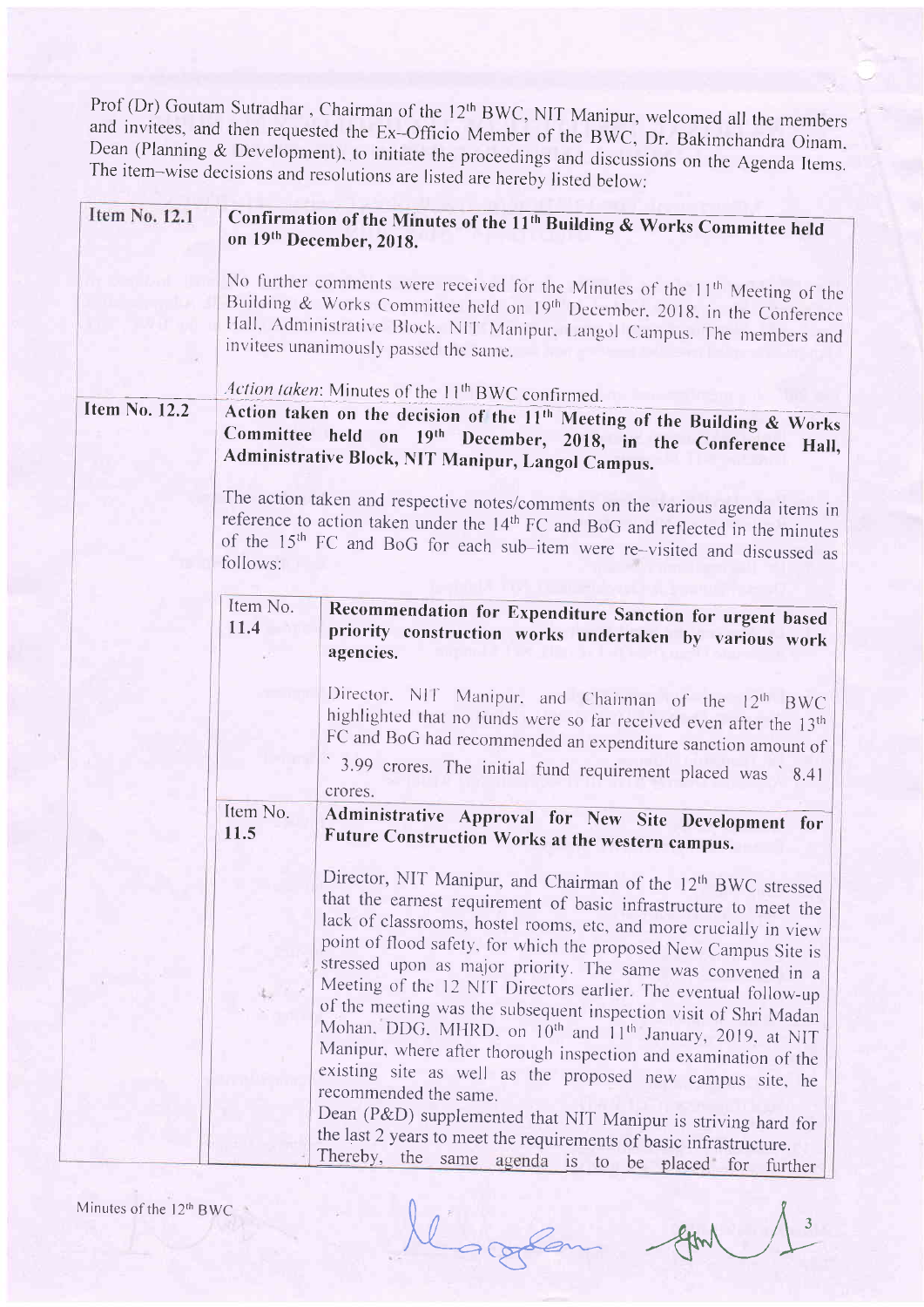|                      |                                  | recommendations as one of the top agenda items for the $16th FC$<br>and BoG Meetings to be held on 28 <sup>th</sup> May, 2019.                                                                                                                                                                                                                                                                                                                                                                                                                                                                                                                                                                                                                                                                                                                                                                                                                                                                                                                                                                                                                                                                                                                                                                    |
|----------------------|----------------------------------|---------------------------------------------------------------------------------------------------------------------------------------------------------------------------------------------------------------------------------------------------------------------------------------------------------------------------------------------------------------------------------------------------------------------------------------------------------------------------------------------------------------------------------------------------------------------------------------------------------------------------------------------------------------------------------------------------------------------------------------------------------------------------------------------------------------------------------------------------------------------------------------------------------------------------------------------------------------------------------------------------------------------------------------------------------------------------------------------------------------------------------------------------------------------------------------------------------------------------------------------------------------------------------------------------|
|                      | Item No.<br>11.6                 | Any other item with permission of the Chair.                                                                                                                                                                                                                                                                                                                                                                                                                                                                                                                                                                                                                                                                                                                                                                                                                                                                                                                                                                                                                                                                                                                                                                                                                                                      |
|                      |                                  | The clarification provided by Director, NIT Manipur, in the delay<br>to clear liabilities to the Work Implementing Agencies,<br>Contractors and Suppliers until EFC, Ministry of Finance, GOI,<br>gives necessary consent with MHRD, was further put up and<br>endorsed in the meeting.                                                                                                                                                                                                                                                                                                                                                                                                                                                                                                                                                                                                                                                                                                                                                                                                                                                                                                                                                                                                           |
| Item No. 12.3        | on 30 <sup>th</sup> April, 2019. | Latest position of Unspent Balance and Progress on the Ongoing Projects as                                                                                                                                                                                                                                                                                                                                                                                                                                                                                                                                                                                                                                                                                                                                                                                                                                                                                                                                                                                                                                                                                                                                                                                                                        |
|                      |                                  | The matter was discussed and confirmed as recommended under $OH - 35$<br>(Creation of Fixed Assets).                                                                                                                                                                                                                                                                                                                                                                                                                                                                                                                                                                                                                                                                                                                                                                                                                                                                                                                                                                                                                                                                                                                                                                                              |
| <b>Item No. 12.4</b> | site).                           | To review the progress of Construction Works by Education Engineering<br>Wing (EEW) at NIT Manipur, Langol Campus (referred to as permanent                                                                                                                                                                                                                                                                                                                                                                                                                                                                                                                                                                                                                                                                                                                                                                                                                                                                                                                                                                                                                                                                                                                                                       |
|                      |                                  | · Dean (P&D) suggested that the updated status of construction works and<br>liabilities may be provided as to enable rectification of some disparity in the<br>status of works (physical and financial) as available at NIT Manipur from that<br>provided by the EEW. Further as regular monthly progress of work projects<br>needs to be updated in the centralised Project Fund Monitoring System (PFMS),<br>EEW was requested to furnish relevant documents in support of the physical<br>progress and status of the works as listed under item no. 12.4.<br>Representative of the EEW agreed to furnish the required status reports<br>implemented after June 2017 till date, in a short time. He also highlighted that<br>the physical progress (in %) reflected in the status sheet is based on the<br>conceptual information with respect to the overall work completion aspects.<br>• Further discussion on the particular item work Sl. no 33. Construction of Indoor<br>Stadium (cum Auditorium) regarding site suitability and relevant work progress<br>was highlighted by EE, NIT Manipur. He requested EEW to provide the work<br>programme and schedules of the said work as was available with the agency.<br>Action taken: EEW to provide updated Status of Works by the latest. |
| <b>Item No. 12.5</b> |                                  | Recommendation for Expenditure Sanction for Urgent Construction Works<br>undertaken by different Work Agencies/Cell at NIT Manipur.<br>• Dean (P&D) highlighted that the amount to be incurred under Prioritised                                                                                                                                                                                                                                                                                                                                                                                                                                                                                                                                                                                                                                                                                                                                                                                                                                                                                                                                                                                                                                                                                  |
|                      |                                  | Projects–I was to the tune of 17.15 crores.<br>• Director, NIT Manipur, and Chairman of the 12 <sup>th</sup> BWC<br>sought<br>clarification/verification of the disparity in the physical progress of works,<br>particularly w.r.t. work item Sl. no 3: Construction of Indoor Stadium (cum<br>Auditorium), where 85% physical progress status (as on 30/04/2019) is reflected<br>against 65% as shown in Sl. no 33 under previous item no. 12.4.<br>• CPWD through their representatives submitted the latest updated status of works<br>implemented by them, with the benchmark period as May/June 2016. In this<br>regard EE, NIT Manipur, concurred that some work progress was observed even                                                                                                                                                                                                                                                                                                                                                                                                                                                                                                                                                                                                 |

Margan  $\begin{picture}(120,10) \put(0,0){\dashbox{0.5}(11.0)} \put(10,0){\dashbox{0.5}(11.0)} \put(10,0){\dashbox{0.5}(11.0)} \put(10,0){\dashbox{0.5}(11.0)} \put(10,0){\dashbox{0.5}(11.0)} \put(10,0){\dashbox{0.5}(11.0)} \put(10,0){\dashbox{0.5}(11.0)} \put(10,0){\dashbox{0.5}(11.0)} \put(10,0){\dashbox{0.5}(11.0)} \put(10,0){\dashbox{0.5}(11.0$  $\overline{4}$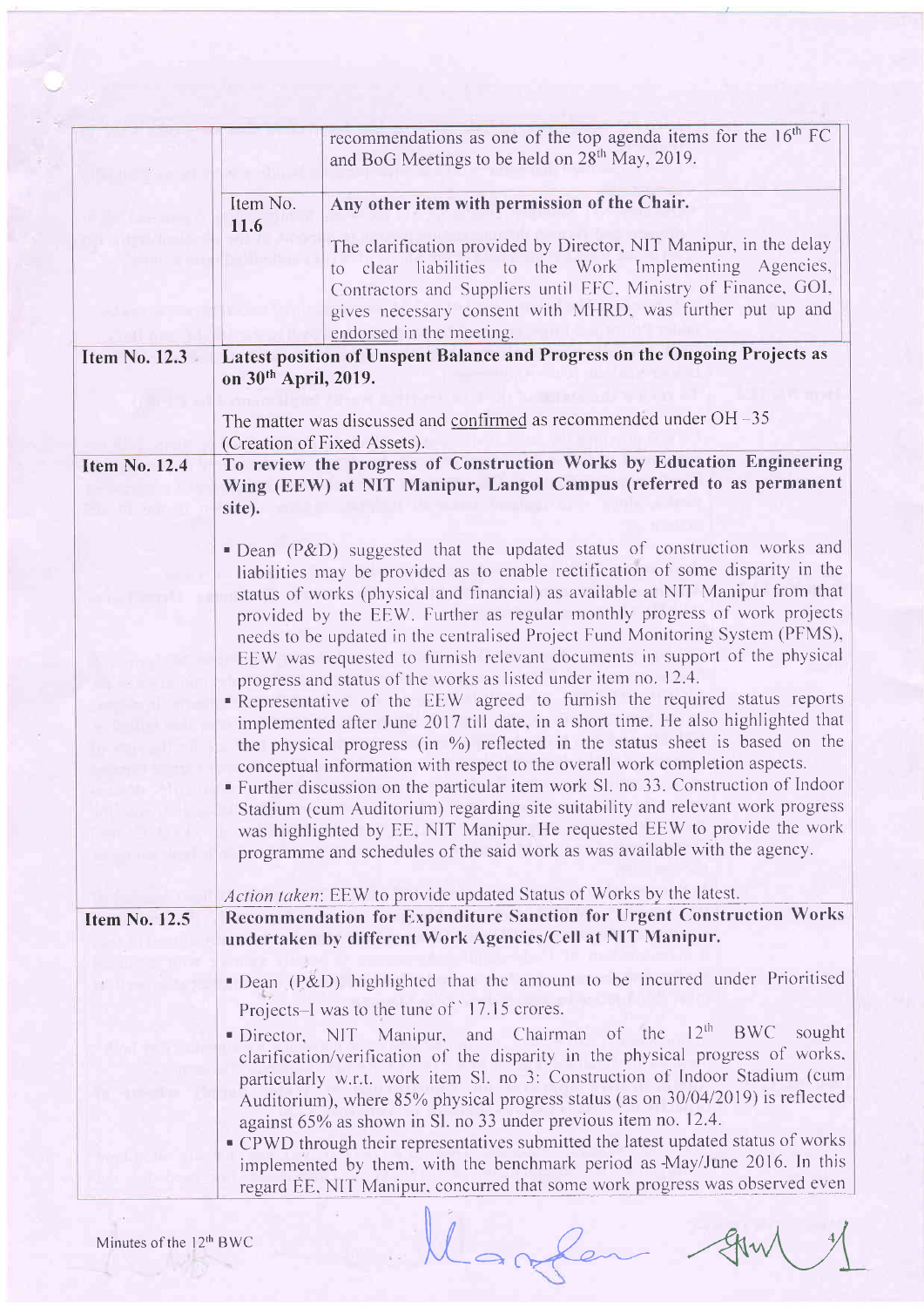|                      | after the benchmark period, where it has been taken that no works were in<br>progress.                                                                                                                                                                                                                                                                                                                                                                                                                                                                                                                                                                                                                                                                                                                                                                         |
|----------------------|----------------------------------------------------------------------------------------------------------------------------------------------------------------------------------------------------------------------------------------------------------------------------------------------------------------------------------------------------------------------------------------------------------------------------------------------------------------------------------------------------------------------------------------------------------------------------------------------------------------------------------------------------------------------------------------------------------------------------------------------------------------------------------------------------------------------------------------------------------------|
|                      | • CPWD clarified that some works as Multipurpose building were being gradually<br>carried out.                                                                                                                                                                                                                                                                                                                                                                                                                                                                                                                                                                                                                                                                                                                                                                 |
|                      | Director, NIT Manipur, emphasized to the Work Implementing Agencies/Cell to<br>prepare and furnish documentation/reports in support of the physical status (in<br>%) of the works as reflected in the Status of Works submitted time to time.                                                                                                                                                                                                                                                                                                                                                                                                                                                                                                                                                                                                                  |
|                      | Action taken: The balance fund of `17.15 crores required to complete the works<br>under Prioritised Projects-I may be put up for approval to the 16 <sup>th</sup> FC and BoG.<br>EEW to clarify disparity in the physical progress of the work: Construction of<br>Indoor Stadium (cum Auditorium).                                                                                                                                                                                                                                                                                                                                                                                                                                                                                                                                                            |
| <b>Item No. 12.6</b> | To review the Status of the Construction works implemented by CPWD.                                                                                                                                                                                                                                                                                                                                                                                                                                                                                                                                                                                                                                                                                                                                                                                            |
|                      | CPWD provided the latest updated status of works implemented by them, with the<br>benchmark period as May/June 2016 till date. They also concurred to provide any<br>clarification/verification of the disparity in the physical and financial progress of<br>works, along with updated status to facilitate regular updation in the PFMS<br>system.                                                                                                                                                                                                                                                                                                                                                                                                                                                                                                           |
|                      | Acton taken: CPWD to provide monthly updated status reports or works.                                                                                                                                                                                                                                                                                                                                                                                                                                                                                                                                                                                                                                                                                                                                                                                          |
| <b>Item No. 12.7</b> | Administrative approval for MoU with Water Resources Department<br>(WRD), Government of Manipur.                                                                                                                                                                                                                                                                                                                                                                                                                                                                                                                                                                                                                                                                                                                                                               |
|                      | Dr. Ng. Romeji, Associate Dean (P&D)-II and Faculty i/c Flood Mitigation &<br>Management Unit (FMMU), highlighted the background with the initiatives of the<br>MoWR, RD & GR, Govt. Of India, under the National Water Mission, in respect<br>of the State Specific Action Plan for Water (SSAP-Water). Under this initiative,<br>NIT Manipur has been already incorporated as the Nodal Institute for the state of<br>Manipur. Further, he emphasized that as the existing NIT Manipur Langol campus<br>is recurrently affected by floods and prolonged waterlogging since 2015, there is<br>an urgent need to go forth with flood mitigation works in collaboration with the<br>Water Resources Department (WRD) (formerly, Irrigation & Flood Control<br>Department), Govt. of Manipur, to avoid disruption in the smooth functioning of<br>the institute. |
|                      | In this regard, a meeting was held on 15 <sup>th</sup> March, 2019, at the Office Chamber of<br>the Secretary (WRD), Govt. of Manipur, where subsequently the respective<br>Chairs viz., Secretary (WRD) and Director, NIT Manipur, mutually agreed to sign<br>a memorandum of Understanding/Agreement to jointly venture with technical<br>studies and frame work plans towards flood mitigation in Lamphelpat as well as<br>other flood-prone basins/catchments in Manipur.                                                                                                                                                                                                                                                                                                                                                                                  |
|                      | Action taken: Draft of MoU submitted, and to be presented for signatures by both                                                                                                                                                                                                                                                                                                                                                                                                                                                                                                                                                                                                                                                                                                                                                                               |
| <b>Item No. 12.8</b> | parties after finalized draft of MoU. Dr. Ng. Romeji, to pursue the same.                                                                                                                                                                                                                                                                                                                                                                                                                                                                                                                                                                                                                                                                                                                                                                                      |
|                      | Administrative approval for Construction of Water Supply scheme of<br>capacity 0.50 MLD (details enclosed in Annexure 12.5).                                                                                                                                                                                                                                                                                                                                                                                                                                                                                                                                                                                                                                                                                                                                   |
|                      | Dr. Ng. Romeji, Associate Dean (P&D)-Il (Civil) and Faculty i/c Flood<br>Mitigation & Management Unit (FMMU). emphasized the need for the                                                                                                                                                                                                                                                                                                                                                                                                                                                                                                                                                                                                                                                                                                                      |

Minutes of the  $12<sup>th</sup> BWC$ 

le gen auf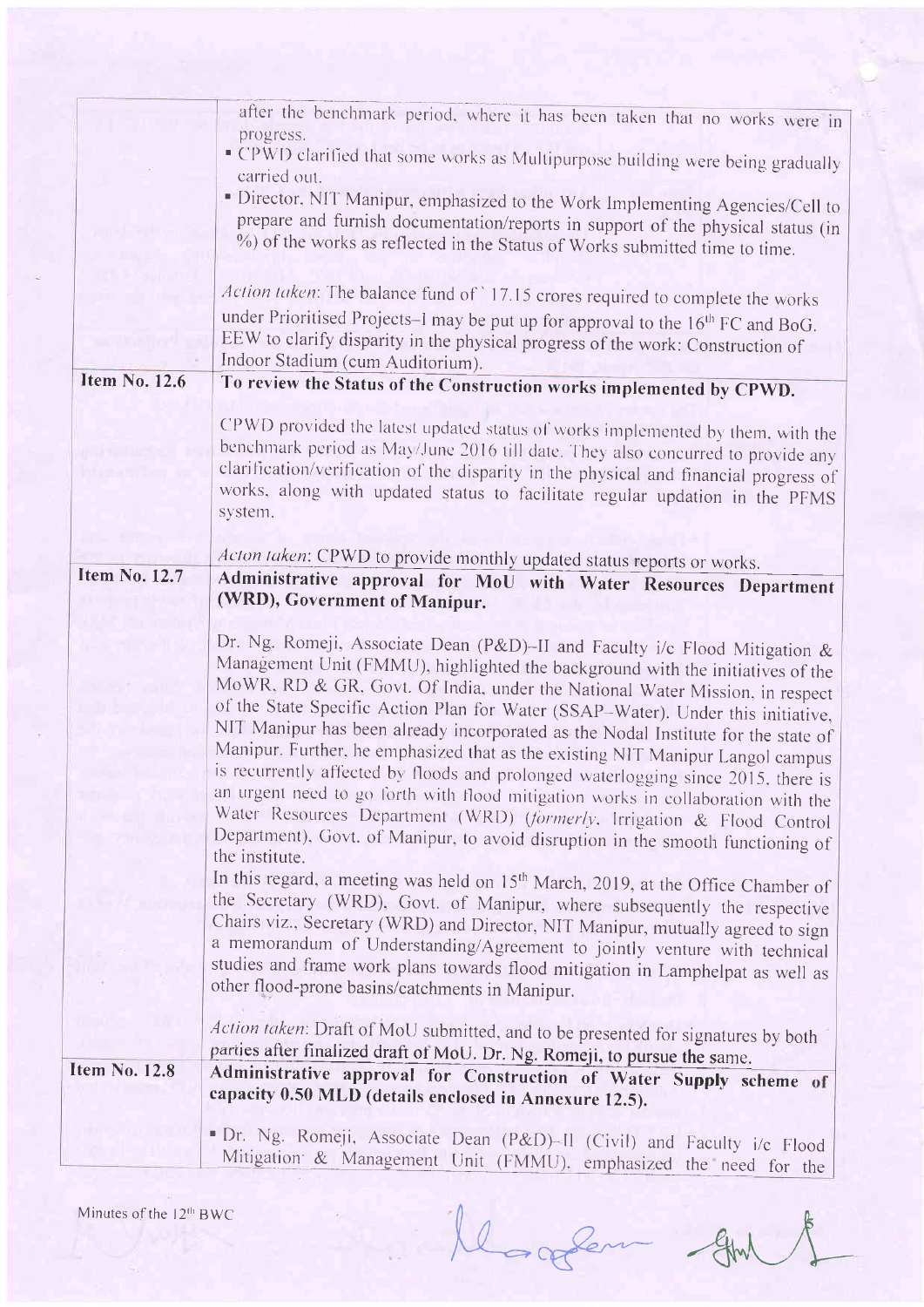|                       | proposed water supply scheme to reduce the daily recurring cost for purchase of<br>water tankers for the hostels and academic units.<br>· Discussions and suggestions for checking the feasibility of the scheme in respect<br>of (i) Assessment of Aquifer yield in the present single borehole located in the<br>south-western block of the campus, (ii) provision of multiple borehole to cater<br>to the average daily requirements of NIT Manipur langol campus, etc, were<br>rendered by the members of the 12 <sup>th</sup> BWC. In this respect, it was suggested that<br>a concrete proposal of the proposed water supply scheme with the design and<br>feasibility may be presented.<br>· Dr. Ng. Romeji, suggested that Aquifer yield studies and Design formulations<br>may be jointly taken up with the Earth Sciences Dept, Manipur University and<br>Public Health Engineering Dept. (PHED), Govt. Of Manipur, respectively.<br>Action taken: May be placed in the 16 <sup>th</sup> FC and BoG for administrative consent.<br>Dr. Romeji (Faculty i/c FMMU), to co-ordinate and prepare the concrete |
|-----------------------|---------------------------------------------------------------------------------------------------------------------------------------------------------------------------------------------------------------------------------------------------------------------------------------------------------------------------------------------------------------------------------------------------------------------------------------------------------------------------------------------------------------------------------------------------------------------------------------------------------------------------------------------------------------------------------------------------------------------------------------------------------------------------------------------------------------------------------------------------------------------------------------------------------------------------------------------------------------------------------------------------------------------------------------------------------------------------------------------------------------------|
|                       |                                                                                                                                                                                                                                                                                                                                                                                                                                                                                                                                                                                                                                                                                                                                                                                                                                                                                                                                                                                                                                                                                                                     |
|                       | feasibility report.                                                                                                                                                                                                                                                                                                                                                                                                                                                                                                                                                                                                                                                                                                                                                                                                                                                                                                                                                                                                                                                                                                 |
| <b>Item No. 12.9</b>  | <b>Empanelment of Contractors</b>                                                                                                                                                                                                                                                                                                                                                                                                                                                                                                                                                                                                                                                                                                                                                                                                                                                                                                                                                                                                                                                                                   |
|                       | As placed in the agenda item, members and invitees recommended on the review<br>of the existing 10 Empanelled Contractors of NIT Manipur. A fresh advertisement<br>is to be placed in one of the reputed national newspaper (say, Times of India) for<br>fresh/new Empanelment of Contractors & Suppliers, with norms as per<br>CPWD/State PWD guidelines. The same with details is to be put up in the<br>institute website.                                                                                                                                                                                                                                                                                                                                                                                                                                                                                                                                                                                                                                                                                       |
|                       | Action taken: EE, NIT Manipur, to initiate the recommendations and call for<br>advertisement.                                                                                                                                                                                                                                                                                                                                                                                                                                                                                                                                                                                                                                                                                                                                                                                                                                                                                                                                                                                                                       |
| Item No. 12.10        | Power Cabling and External Electrification Works.                                                                                                                                                                                                                                                                                                                                                                                                                                                                                                                                                                                                                                                                                                                                                                                                                                                                                                                                                                                                                                                                   |
|                       | • Shri Dilip Dutta, Invitee of the $12th BWC$ , pointed out that various aspects of the<br>power usage in NIT Manipur Langol campus. He stressed that load imbalancing<br>and single phase line could be attributed to the high power tariff rates incurred<br>by the institute. He recommended re-setting up of the power cabling and<br>system in the campus. He also suggested that a<br>distribution<br>letter/communication may be written to MSPDCL to rectify the present Meter<br>and recheck the power tariffs that were earlier paid by the institute.<br>· Director, NIT Manipur, requested Shri Dilip Dutta to provide a comprehensive<br>report to account for the above suggestions and rectification measures to<br>improve the power usage in the campus in view of the increasing power<br>demands, along with efficient usage of the existing 100kWp Solar Power plant<br>at NIT Manipur.                                                                                                                                                                                                         |
|                       | Action taken: Dr. Benjamin Shimray, Associate Dean (P&D)-III (Electrical) to<br>pursue with the above recommendations. The same may be placed for<br>administrative consent to the 16 <sup>th</sup> FC and BoG.                                                                                                                                                                                                                                                                                                                                                                                                                                                                                                                                                                                                                                                                                                                                                                                                                                                                                                     |
| <b>Item No. 12.11</b> | Any other item with permission of the Chair.                                                                                                                                                                                                                                                                                                                                                                                                                                                                                                                                                                                                                                                                                                                                                                                                                                                                                                                                                                                                                                                                        |
|                       | • Certain issues were pointed and listed out to clear liabilities of some of the<br>completed works. For work as listed under item no. 12.5 Sl. No 6: C/o<br>Extension of 4 nos Classrooms (wooden framed profile sheet walling), the fund                                                                                                                                                                                                                                                                                                                                                                                                                                                                                                                                                                                                                                                                                                                                                                                                                                                                          |

Klaufen AM

 $\frac{1}{2}$  6